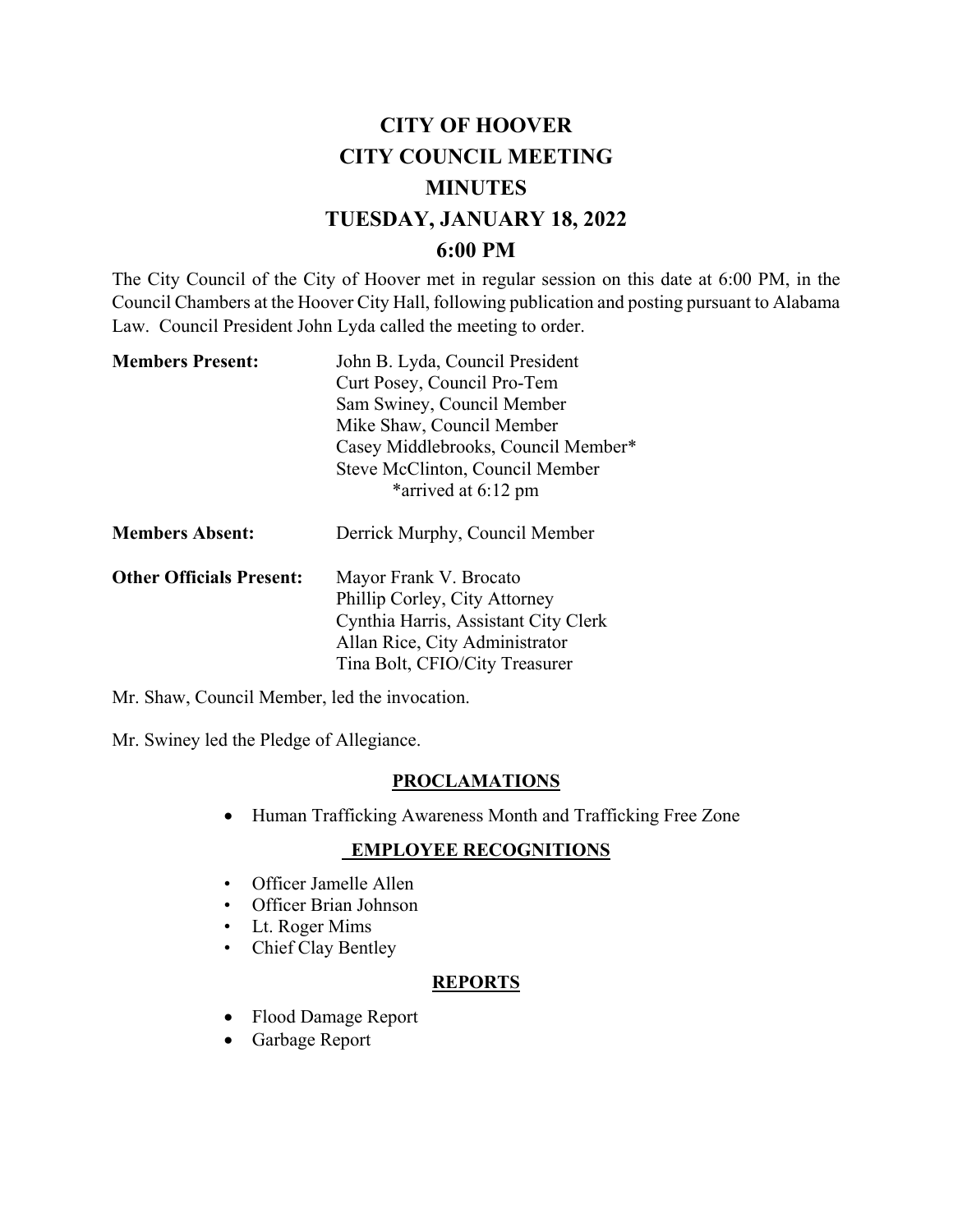### **APPROVAL OF MINUTES**

#### **JANUARY 4, 2022 (MEETING).**

#### **RESOLUTION NUMBER 6625-22**

### **A RESOLUTION AUTHORIZING THE MAYOR TO EXECUTE A FACILITY USAGE AGREEMENT WITH MOTOR TREND GROUP, LLC.**

#### **RESOLUTION NUMBER 6626-22**

**A RESOLUTION AUTHORIZING THE MAYOR TO EXECUTE A RENEWAL AGREEMENT WITH BRENTWOOD SERVICES ADMINISTRATORS, INC.**

#### **RESOLUTION NUMBER 6627-22**

**A RESOLUTION AUTHORIZING THE MAYOR TO EXECUTE A RENEWAL AGREEMENT WITH MIDWEST EMPLOYERS CASUALTY COMPANY.**

#### **RESOLUTION 6628-22**

### **A RESOLUTION AUTHORIZING THE MAYOR TO EXECUTE A RENEWAL AGREEMENT WITH TABLEAU SOFTWARE, LLC.**

#### **RESOLUTION NUMBER 6629-22**

**A RESOLUTION ACCEPTING THE CHANGE ORDER, CLOSE OUT DOCUMENTS, AND CERTIFICATE FOR SUBSTANTIAL COMPLETION OF PROJECT FOR REROOFING OF FIRE STATION 2 PROJECT BID# 21-005.** 

#### **RESOLUTION NUMBER 6630-22**

**A RESOLUTION AUTHORIZING THE MAYOR TO EXECUTE A MEMORANDUM OF UNDERSTANDING AGREEMENT WITH THE JEFFERSON COUNTY COMMISSION.**

#### **RESOLUTION NUMBER 6631-22**

## **A RESOLUTION AUTHORIZING THE MAYOR TO EXECUTE A CONTRACT WITH SHELBY COUNTY, ALABAMA.**

Mr. Lyda asked if anyone from the Council would like an item removed from the Consent Agenda.

Mr. Lyda asked if anyone from the audience would like an item removed from the Consent Agenda.

No one asked for an item to be removed from the Consent Agenda.

Mr. Corley read the summary of the Consent Agenda Items/Resolutions.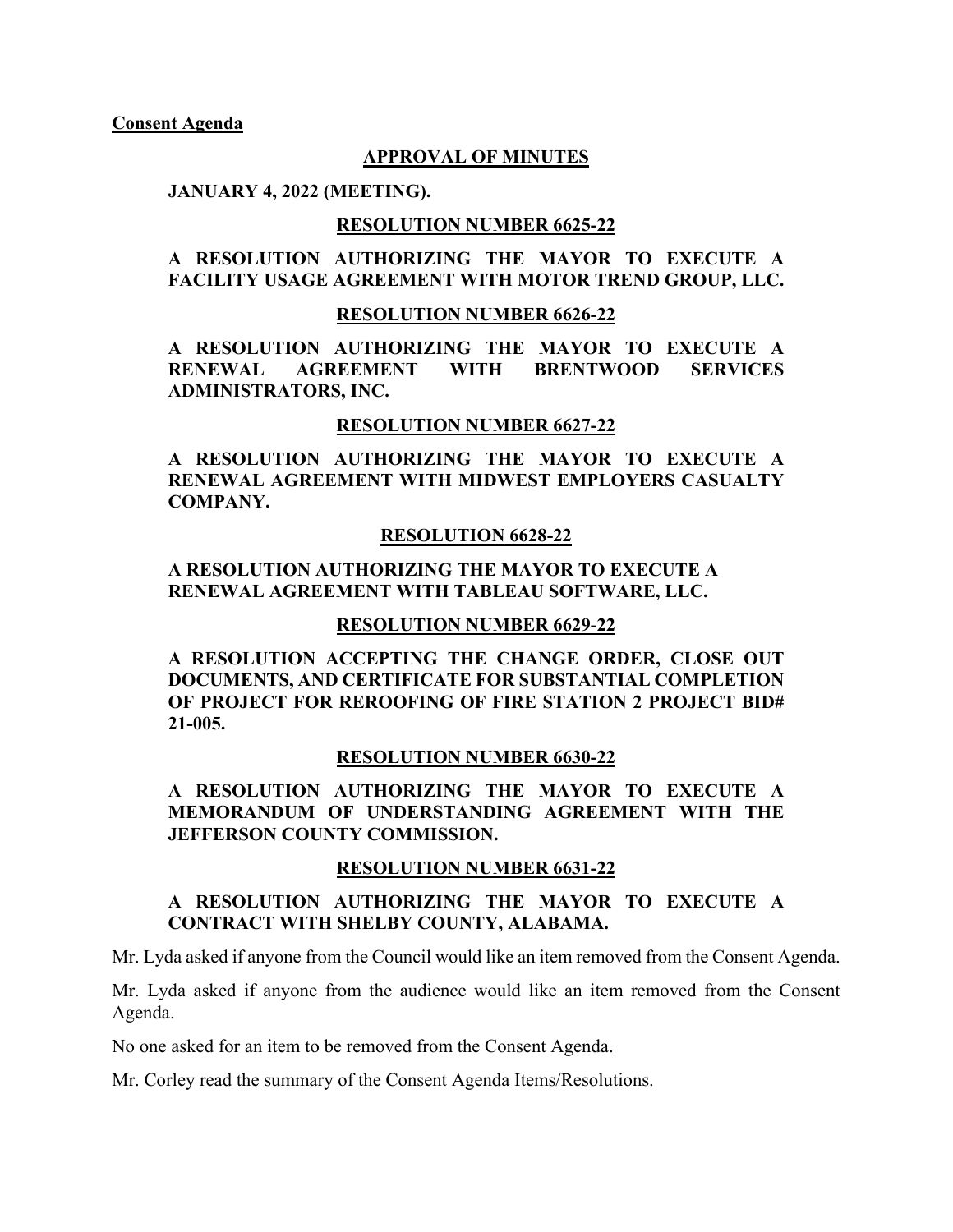**MOTION** Motion for the approval of the Consent Agenda Items/Resolutions was made by Mr. Posey, seconded by Mr. Shaw.

Mr. Lyda called for the question with a voice vote and the motion carried approving all Consent Agenda items/Resolutions.

# **REGULAR AGENDA**

### **ORDINANCE NUMBER 22-2547**

**PUBLIC HEARING – Z-0421-08 – DARIN BOYKIN ON BEHALF OF WAL-MART IS REQUESTING TO AMEND CONDITIONS PLACED ON THE ZONING OF PROPERTY AT 2780 JOHN HAWKINS PARKWAY (AL HWY 150). THE PROPERTY IS ZONED C-2 (COMMUNITY BUSINESS DISTRICT) WITH CONDITIONS, WITH SAID ZONING BEING ADOPTED BY THE CITY COUNCIL ON JULY 19, 1999. THE PROPERTY IS ZONED C-2.** 

Mr. Corley read the summary of the Ordinance.

**MOTION** Motion for the approval of Ordinance Number 22-2547 was made by Mr. Shaw seconded by Mr. Posey.

Mr. Lyda opened the floor and asked if the Council had any questions or comments.

Mr. Lyda opened the floor and asked if the public had any questions or comments.

The following people spoke:

- Barry Vickery, Cahaba River Estates
- Paul Elkourie, Cahaba River Estates
- Janet McGowin, Cahaba River Estates
- James Sasser, Cahaba River Estates
- Paul Sanford, Cahaba River Estates
- Scott Gaskins, Cahaba River Estates

The floor was closed for discussion.

Mr. Lyda called for the question with a roll call vote, as follows:

| Mr. Posey $-$ yes    | Mr. Swiney $-$ yes      |
|----------------------|-------------------------|
| Mr. Shaw $-$ yes     | $Dr.$ Middlebrooks – no |
| Mr. McClinton $-$ no | Mr. Lyda – no           |
|                      | Motion denied.          |

The motion did not pass for Ordinance Number 22-2547.

# **RESOLUTION NUMBER 6619-22**

**PUBLIC HEARING – C-1221-23 – MR. DAVID MICENA, REPRESENTING THE UNIVERSAL CHURCH, IS REQUESTING CONDITIONAL USE APPROVAL FOR A CHURCH TO BE LOCATED AT 3133 LORNA ROAD, STE 109. THE OWNER OF THE BUILDING IS LORNA TOWN SQUARE**